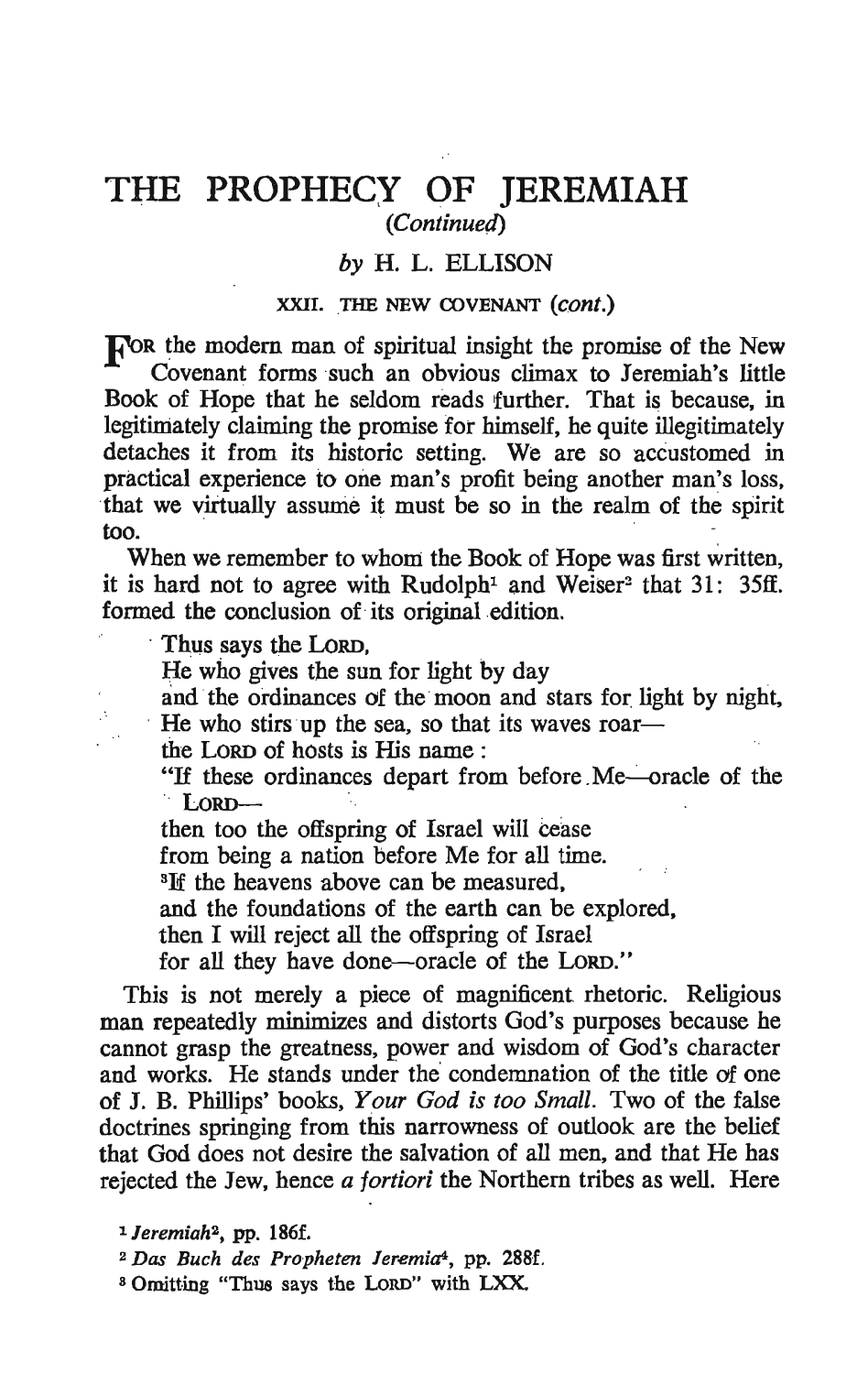Jeremiah proclaims in majestic and burning words the truth Paul wrestles with through the three chapters. Rom. 9-11.

Paul can proclaim triumphantly, "And so all Israel shall be saved" (Rom. 11: 26), for he has first demonstrated, "They are not all Israel that are of Israel" (Rom. 9: 6). Jeremiah too is quite clear that he is not dealing with a purely automatic national sal-. vation. However great and however certain the divine triumph. "Then I will reject all the offspring of Israel" is a clear warning that some will fall by the way. It is true that  $BH<sup>3</sup>$  stresses that "all" is omitted by LXX and Latin. But Rudolph, who was responsible for *Jeremiah* in BH<sup>3</sup>, lays no stress on it in his commentary, though he is not certain how he should interpret the  $\frac{1}{2}$  all  $\frac{1}{4}$ 

Modern man, in the pride of modern scientific knowledge, is mclined to discount this type of Old Testament passage. But the same God, who was able to reduce pre-scientific  $\overline{J}$ ob to despair by His questions, has as many more for the atomic scientist, for which he has not even the beginning of an answer. We live in an age when man is turning from the macrocosm to the microcosm, from what his eyes can tell him to what can be inferred only from his instruments. In so doing he repeatedly finds that the smallest bears witness to the power and wisdom of God at least as obviously as the largest.

The mention of the sea is because it is for the Old Testament a standing symbol of chaos. Ancient man was obsessed by the terror of the possibility of a new inrush of chaos. The prophet knew that chaos was. merely the product of the human mind, of human fear and impotence, for there is nothing that is not under God's rule and control.

There are very few moderns who do not dismiss the concluding oracle (31: 38-40) as a product of the exilic period, which has been interpOlated here. It certainly reads strangely: .

Behold days are coming-oracle of the LORD-when the city of the LORD5 will be rebuilt from the Tower of Hananel to the Corner Gate. And the measuring line will go on straight on<sup>6</sup> the hill Gareb and will then turn to Goah. And the whole valley<sup>7</sup>-with corpses and sacrificial ashes-and all the Behold days are coming—oracle of the LORD—when the cit of the LORD<sup>5</sup> will be rebuilt from the Tower of Hananel the Corner Gate. And the measuring line will go on straight on<sup>6</sup> the hill Gareb and will then turn to Goah.

<sup>6</sup> RV, RSV "unto, to" presupposes the common scribal error of 'al for *'el.* 

7 Hebrew *'emeq.*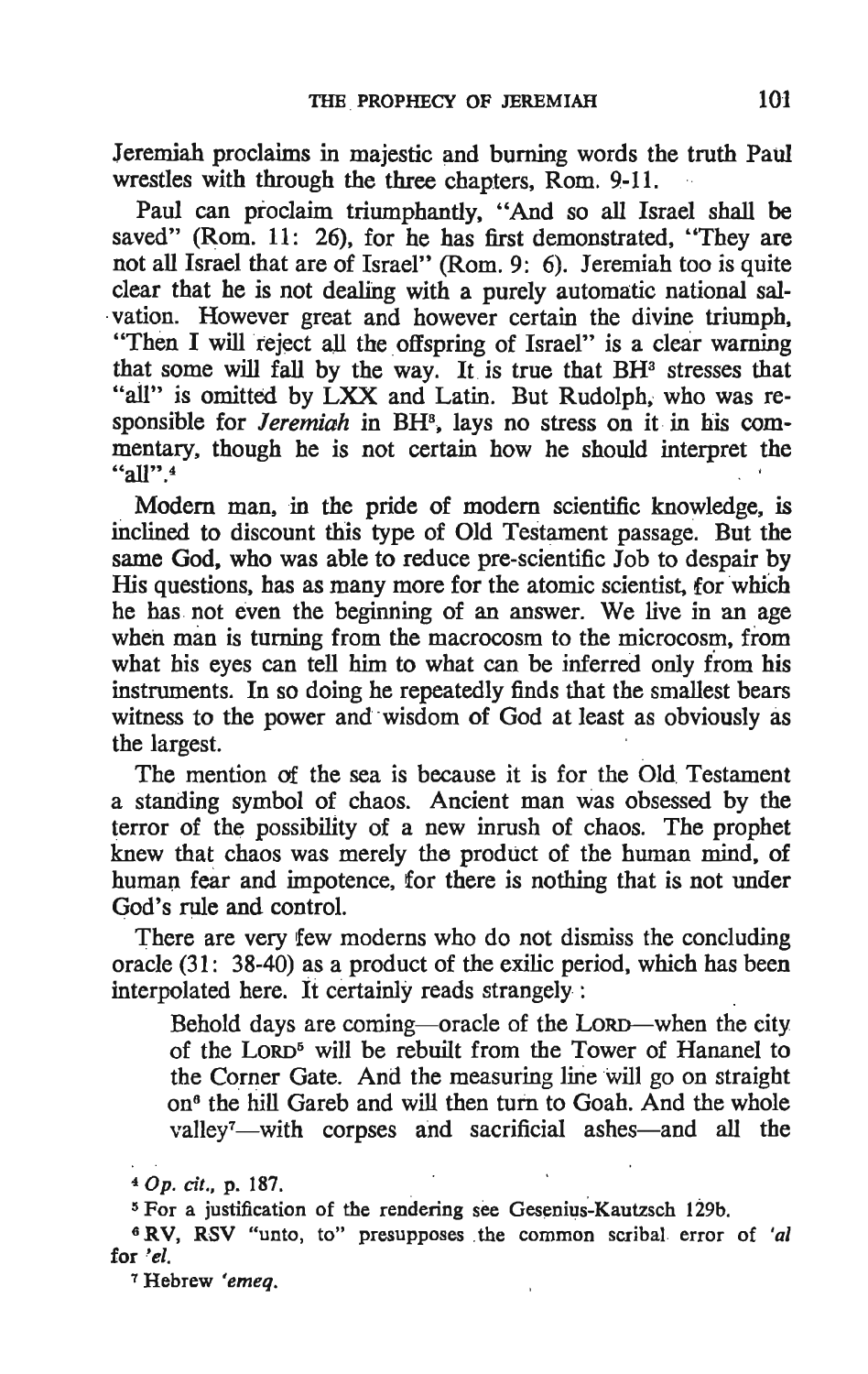terraces<sup>8</sup> as far as the brook Kidron to the corner of the Horse Gate will be holy to the LORD. It will not be uprooted or overthrown for ever."

But if we could justify Cawley's lapidary exposition of the passage—<br>A prophecy, the realization of which Nehemiah was to see and in

which he was to have a share. Jerusalem would be rebuilt, the valley of Hinnom, polluted by Baal worship and refuse, would be purified; and the city and its environment would be made sacred for life and worship-in short, Jerusalem will be rebuilt (38), Jerusalem we also weaking the sheet, seculation will be sanctified  $(40)9$ -

we might well see in it a suitable termination for the Judaean edition of the roll. Since Jeremiah saw the destruction wrought by Nebuzaradan, he could have written it as well as anyone else. In addition a starkly literal· and concrete picture of restoration would be an antidote to any purely spirituaIized interpretation 'of the promises of return.

So great. however, are the problems of interpretation that all conclusions must be regarded as hazardous. In the first place there are major gaps in our knowledge of the topography of Jerusalem at the close of the monarchy. In particular there is a growing belief that the pre-exilic city did not extend westward of the Tyropoeon Valley.<sup>10</sup> We know vaguely the position of the Tower of Hananel (Neh.3: 1) and of the Horse Gate (2 Chr. 23: 15) ; the position of the Corner Gate (2 Ki. 14: 13) is vaguer still ; of the hill Gareb and of Goah we know nothing-by the time of the Targum their identity and location seem to have been forgotten. Unless we turn to conjectural emendations, the valley of v. 40 cannot be identified. Cawley, as we have seen, in company with most commentators, assumes that Ge-Hinnom, the Valley of Hinnom, is intended; Rudolph is indubitably correct in stating that the term 'emeq is not used of Hinnom and indeed could not be.<sup>11</sup> Can it be that the end of the roll was damaged and that we have now only a damaged text that can never be restored? One thing is sure; all dogmatic interpretations are out of place.

## . XXIII. THE PROPHET'S DICHOTOMY

There is no evidence that, after some early misgivings (4: 10), Jeremiah had any heart-searchings about his message of judgment.

- <sup>9</sup>*New Bible Commentary,* P. 627a.
- 10 E.g. *Oxford Bible Atlas,* pp. 8Of.
- <sup>11</sup>Op. *Cit.,* p. 187, cf. E.Q., Vol. XXXII, No. I, p. 12 and also the silence  $\sim$  *G.* A. Smith, *Historical Geography*<sup>25</sup>, p. 684.

<sup>&</sup>lt;sup>8</sup> So Köhler LVTL, but it may be that we should render "cultic fields"; cf. Lehmann, Vetus Testamentum, Vol. III, pp. 361 seq.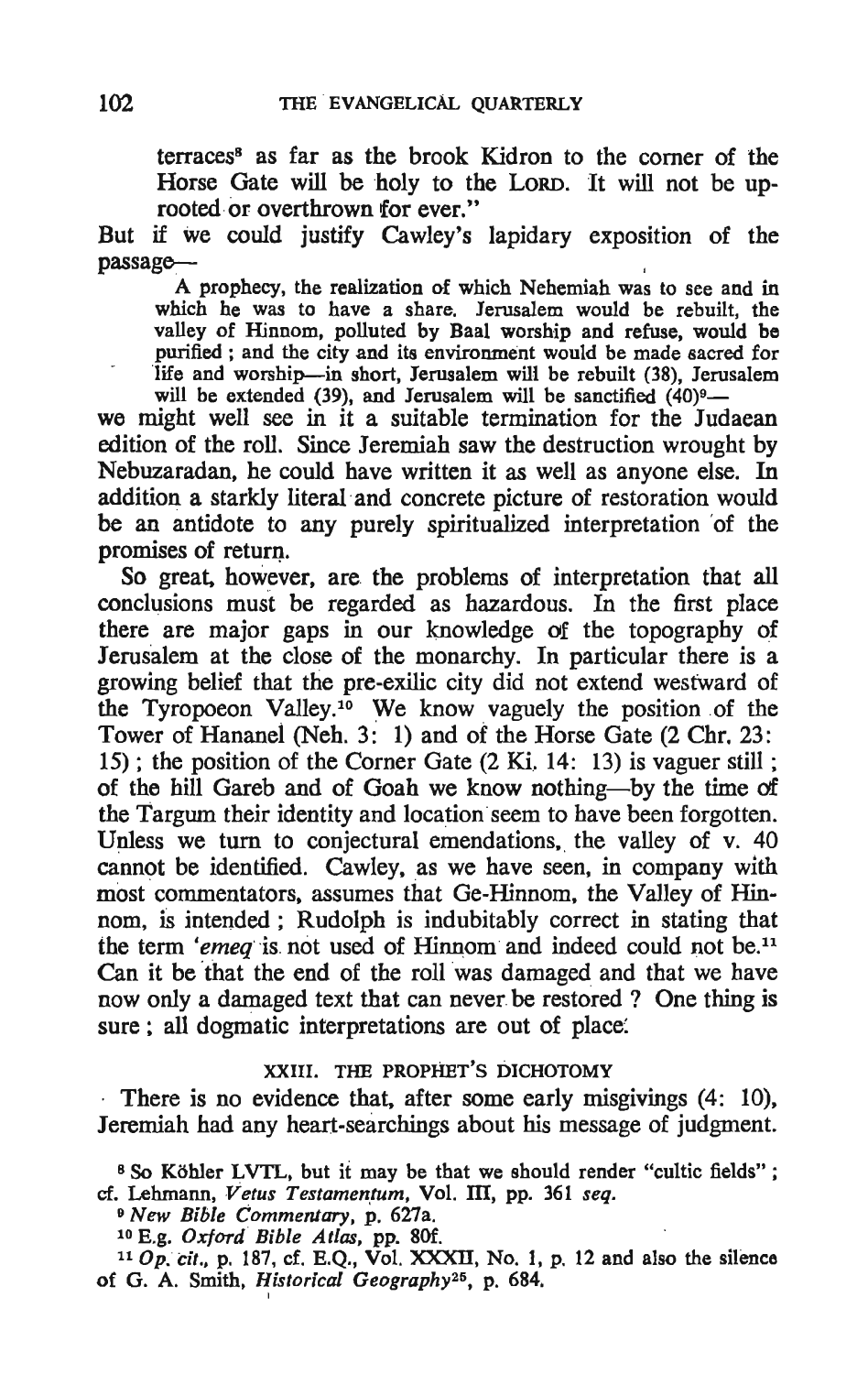His problems arose from the reactions of those who heard it and not from his own inner doubts.

It was not until he had to give his messages of hope, to turn from woes to blessing, that an inner tension suddenly revealed itself. It may have been easy enough to hold out hope to the North. There was in any case the knowledge that the promises could not begin to go into effect until judgment had first come on the South. The position began to change when Jehoiachin was deported to Babylon with the cream of the population, and the defiant confidence of the popular prophets in a triumphant return within two years was shown to be a disastrous delusion (28: 2f.; 29: 8, 28); It grew acute as the Babylonians encircled Jerusalem and its coming destruction threw long shadows before it. Only a form of supreme religious fanaticism, such as seized the Zealots in A.D. 70, could have blinded men to the certainty of Nebuchadrezzar's victory and the terribleness of his vengence. In the light . of what was bound to come, was a restoration, at least within the seventy years already foretold (25: 12; 29: 10), really credible? In 589, if not earlier, the blandishments of Egypt and the fanaticism of his advisers had driven Zedekiah to revolt. In January 588 the Babylonian army began the siege of Jerusalem (52: 4). At the same time all Judaea was overrrun, until only Lachish and Azekah were left to offer resistance  $(34: 7)$ . The Egyptians, realizing their own danger, if the Babylonians were to push their forces to the Egyptian frontier, intervened, and Nebuchadrezzar broke off the siege of Jerusalem to deal with them (37: 5). It was not long before the whipped Egyptians were back over their frontier and the ring of steel had closed again around Jerusalem.

During the Babylonian mopping up in the earlier part of 588 death had evidently visited Jeremiah's family in Anathoth. We may indeed question whether the Babylonians would. have left any men capable of bearing arms at large within striking distance of the city. In any case we find Jeremiah taking advantage of the lifted siege to claim the portion of land he had inherited (37: 12), for the rather laconic language can hardly bear any other meaning. While it is fairly certain that there is a connection between this and the story in 32:. 6-15, it is illegitimate to say, "During the interval of the interrupted siege Jeremiah undertakes a journey to Anathoth, probably to complete the business recorded in 32",<sup>12</sup> for 32: 2, 8 show us the prophet in the position pictured in 37: 21. There may well have been a major reshuffle in the lands of his family at this time.

<sup>12</sup> Paterson in Peake's *Commentary on the Bible*<sup>2</sup>, p. 558b.

. .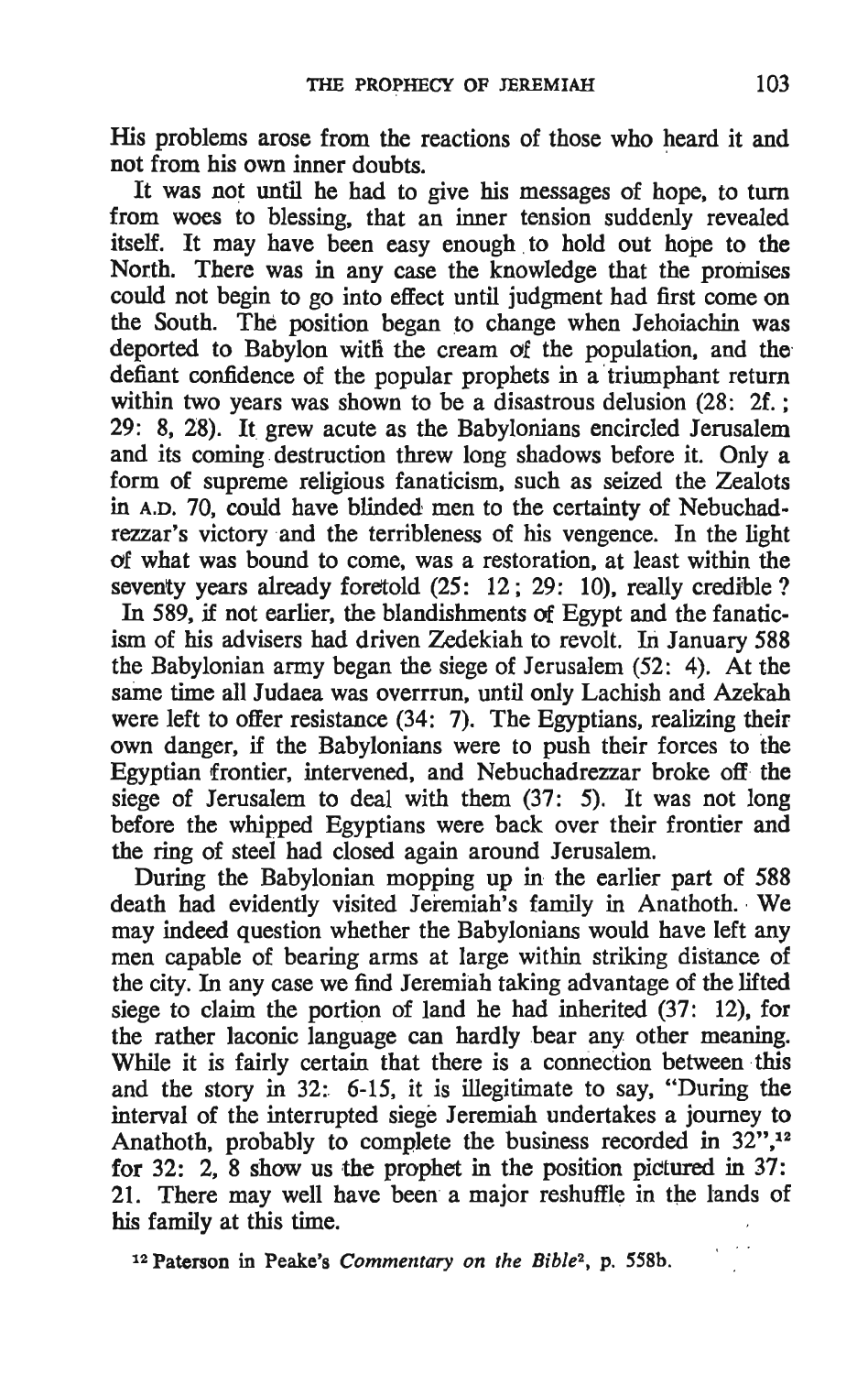Though it is not our main purpose here, we should pause a moment and consider the light Jeremiah's action throws on his character. Here was a man going on for sixty and probably old for his years; he had no true heirs nor hope for them, for there is no evidence that adoption was practised in Israel. There could hardly have been any hope of selling his inheritance, and with Nebuchadrezzar's victory presumably the ownership of all land would revert to him. Yet even in this moment of crisis Jeremiah's heart went out to his share of the ancestral estate. Surely we are to infer that basically he was a very normal member of society, sharing in its general outlook and desires, and fundamentally as rooted in his ancestral soil as any other. His apparent eccentricities and his rejection by family and people must have hurt him far more than some realize.

## JEREMIAH'S ARREST

There is nothing surprising in lrijah's assumption that Jeremiah was deserting to Nebuchadrezzar (37: 13). After all, his reputation was notorious, and for blind fanaticism he was simply a pro-Chaldaean. As far back as 605 he had proclaimed Nebuchadrezzar the divinely appointed ruler of the Fertile Crescent  $(25: 11)$ . In 594 he had repeated the message  $(27: 6ff.)$ , confirmed the reality of Jehoiachin's deportation and urged loyalty to Nebuchadrezzar  $(27: 12).$ <sup>13</sup> When revolt had broken out, he was insistent that there was no hope  $(37: 7-10)$ . Indeed afterwards he was to go so far as to urge desertion on his fellow-citizens  $(38: 21)$ .

If we may judge from the mention of his grandfather's name, Iriiah, the officer who arrested Jeremiah, came from a family of standing, which helps to explain why his accusation was accepted so readily.<sup>14</sup> It is likely that he had been deeply revolted by Jeremiah~s message and heartily welcomed an opportunity for putting him in his place. The "princes", Zedekiah's ministers and advisers, had not been willing to take the initiative and arrest Jeremiah on their own, but they evidently jumped at the chance, when he was brought before them on a formal accusation.

Jeremiah does not seem to have been given a formal trial. We may take the "anger" of his judges as seriously as we wish. Anyone familiar with the story of the Bloody Assize will remember how Judge Jeffreys' anger would rise in proportion to the weakness

Шń.

 $13$  The date seems to be fixed by 28:1.

<sup>14</sup>It is hard to understand why Streane, *Jeremiah and ,Lamentations2*  (Cam:B.) should call him a sentinel, and Cunli1fe-Jones, *Jeremiah* (Torch Com.) "a zealous sentry".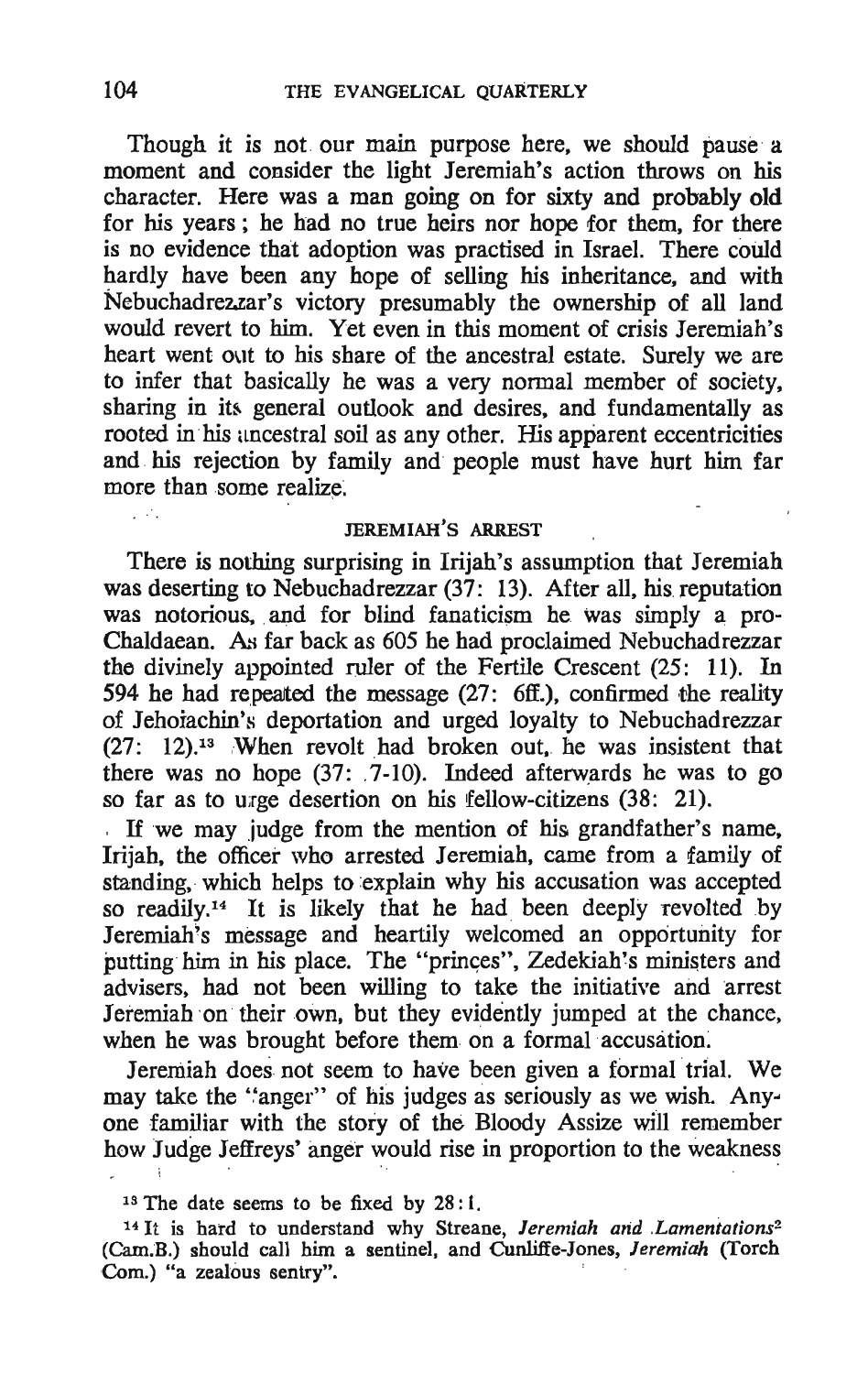of a charge. Rudolph<sup>15</sup> and Weiser<sup>16</sup> probably go too far in stressing that the case was not referred to Zedekiah. Their action indubitably was, for the king knew where to find him, when he needed him (37: 17), An allegedly proved charge of desertion could be dealt with summarily.

It seems obvious enough that there was wide-spread opposition to the dominant policy ih Jerusalem. Otherwise the authorities would hardly have taken over the large, many-vaulted cistern under the house of Jonathan, the royal secretary, as an extra prison.17 There Jeremiah might have rotted away in the dark, had Zedekiah not needed him, once the siege had begun again.

Jeremiah's plea led to his transfer to the court of the royal guard at the gate of the palace and to his receiving as reasonable a ration as was possible under the circumstances  $(37: 21; 32: 2)$ . We are given no indication of the conditions under which he was held ; at least he had sunshine and did not have to fight for his food with a mob of half-starved prisoners.

#### THE REDEMPTION OF THE lAND

During this period of arrest God revealed to Jeremiah that his first cousin Hanamel would be coming to him with the offer of his land at Anathoth. This warning may be compared with God's preparation of Samuel for Saul's visit (1 Sam. 9: 15f.). In both cases the prophet was to be spared the doubt whether he was not being carried away by his feelings. Jeremiah's confession, "Then I knew that this was the word of the LORD", surely refers to the offer of the land and not to his cousin's coming(32: 8). "Jeremiah said" (32: 6) is more likely to be Baruch's introduction to the story than a suggestion that the prophet told everyone in the court, guardsmen, fellow-detainees and people waiting for royal audience, what was going to happen.

Hanamel could very well have been in Jerusalem, having taken refuge there from the enemy. Verse 9 is ambiguous. There is no real reason why we should not follow RV and RSV and take "that was in Anathoth" with the field. But even if with Rudolph and Weiser we link it with Hanamel, it would not exclude his having fled to Jerusalem. On the other hand Rudolph points out quite conclusively that Nebuchadrezzar could not. have surrounded the

<sup>150</sup>p. cif., p. 219.

<sup>&</sup>lt;sup>15</sup> Op. *cit.*, p. 219.<br><sup>16</sup> Op. *cit.*, p. 334.<br><sup>17</sup> It is difficult to understand the RSV rendering "the dungeon cells"  $(37: 16)$ ; it would be justifiable only if this had been a permanent prison.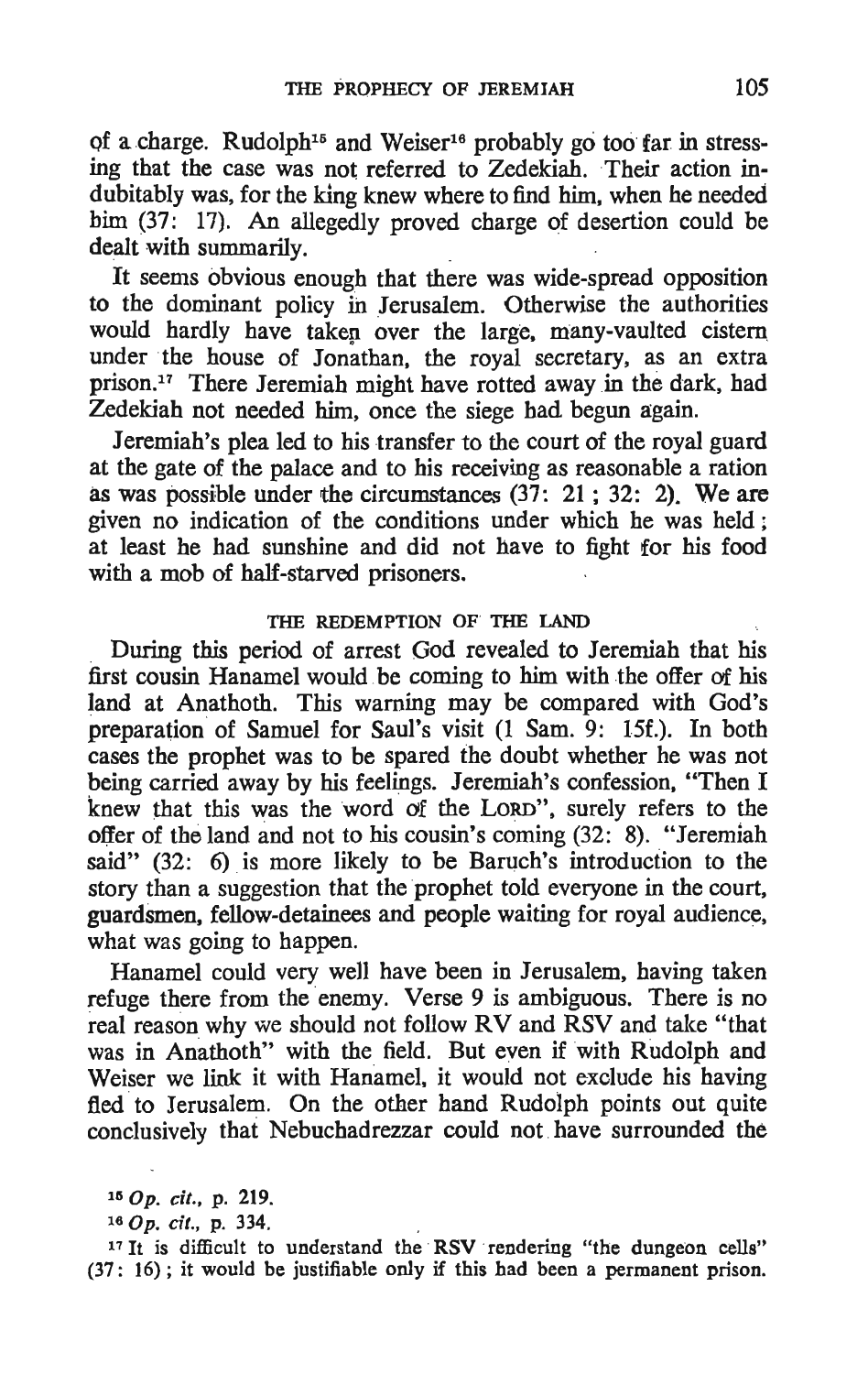whole city with his siege works. This is sufficiently indicated by 39: 4. Where others slipped out Hanamel could have slipped in. if he so wished.

It is very difficult to fathom his motives. In the near-famine conditions prevailing both inside and outside Jerusalem it is easy to see that he needed its price. But why should he think that his uncle had any interest in acquiring it? True, Jeremiah had priority and even duty in the purchase of the land, and the right of redemption. if it had been sold to someone else (Lev. 25: 25). but the oracle of v. 15. "Houses and fields and vineyards shall yet again be bought in this land", implies that not even land speculators were prepared to take advantage of the growing chaos. Hanamel may have heard of the interest shown by his uncle in his own inheritance and so have hoped that he would prove sufficiently eccentric to be interested in a further portion of the estate. Personally I believe that he was moved by a divinely given impulse. though he may well not have recognized its origin.

There can hardly be any doubt that Jeremiah paid the full peacetime price, though in our lack of knowledge of the value of money at the time, we cannot infer the size of the piece of ground that could be bought with 17 shekels. What is interesting is that Jeremiah was able at once to lay hands on the necessary silver. From his story we should hardly have expected it ; it reminds us how little we really know of the prophet's background.

Not merely by paying the normal price for the ground but also by a most careful attention to the details of the transaction Jeremiah made it clear that it was a genuine purchase. "I bought the field at Anathoth from my cousin Hanamel and weighed him out the silver, i.e., seventeen shekels of silver. I signed the deed and sealed it; I took witnesses and weighed the silver on scales. Then I took the deed of purchase, both the sealed portion containing the terms and conditions, and the open portion, and  $\overline{I}$  gave the deed of purchase to Baruch ben Neriah ben Mahseiah in the sight of Hanamel my cousin and in the sight of the witnesses who had signed the deed and in the sight of all the Jews who were at the time in the court of the guard. I commanded Baruch in their presence. Thus says the LORD of hosts, the God of Israel, 'Take<sup>18</sup> this deed of purchase, both the sealed portion and this open deed and put it<sup>19</sup> in a pot, that it may last a long time.' For thus says

<sup>18</sup> Omitting "these deeds" with LXX. 19 50 LXX.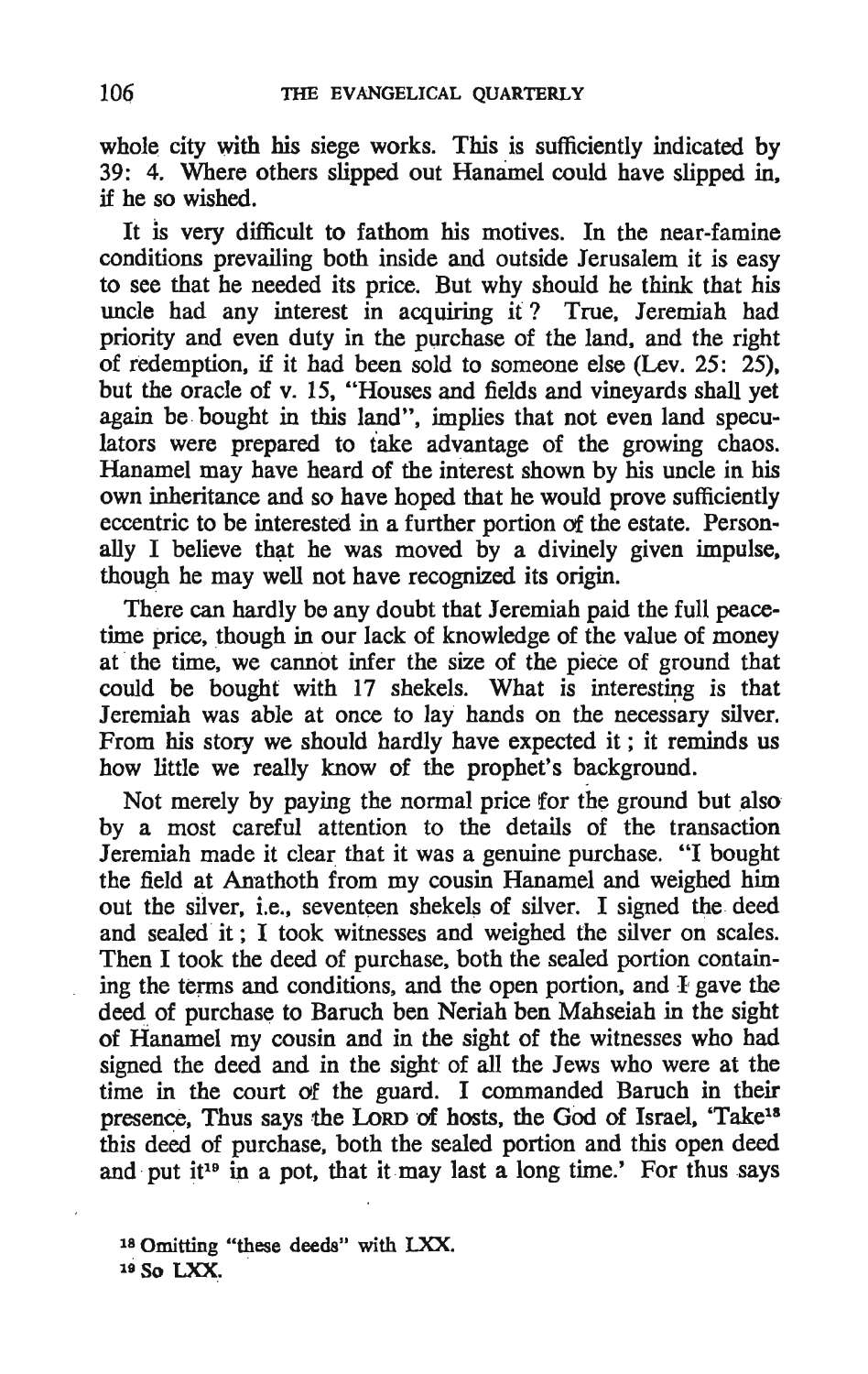the LoRD of hosts, the God of Israel, 'Houses, fields and vineyards will again be sold in this land' " $(32: 9-15)$ .<sup>20</sup>

## JEREMIAH'S PRAYER

Behind the facade of Jeremiah's bold action was a breaking and despairing heart. As soon as he had some privacy he turned to God in a strange mixture of trust and doubt. He acknowledged God's almighty power and His moral rule; he recognized that God's threats were on the point of going into fulfilment, but he could not grasp how God's promises of grace could possibly go into effect as well.

The foretelling of judgment to come is not so difficult until it becomes judgment present. Jeremiah had shrunk from his vision of it (4: 19-21), but the reality was worse than any vision. As society dissolved before his eyes, reconstruction and restoration increasingly seemed impossible.

This is no criticism of Jeremiah. We find ourselves in the same dilemma. Even with the fuller knowledge brought by Christ we find it most difficult to hold a true balance. Where the judgment of God and the reality Of hell have been adequately stressed, the number of the saved has normally been minimized. Where the wideness of God's mercy has been truly grasped, it is very hard to take His judgment seriously. Even so Jeremiah found himself unable to grasp how the two sides of God's work could both be true.

-Many will doubtless find such a concept of prophetic dichotomy impossible to accept and will point to the earlier promises of restoration for the North. In fact no contradiction exists. Samaria -had fallen to the Assyrians some eighty years before Jeremiah was born. We can be sure he had never spoken to anyone who had personally passed through that traumatic experience. Indeed the immediate results of the events of 721 seem to have been far smaller than those of 587, when Nebuchadrezzar captured Jerusalem. We find in 621 that Bethel still possessed a living tradition of the past (2 Ki. 23: 17). Evidently there had never been a

<sup>20</sup> Babylonian commercial custom used a clay tablet in contracts. This was placed in a clay envelope, which carried a copy of the contract. If any doubt was expressed about the version on the envelope, it would be broken in a law court and the sealed text examined. When the Western Fertile Crescent turned to the use of papyrus, the contract was written in duplicate on a sheet of papyrus, one half of which was rolled\_ up and sealed, leaving the other copy of the contract open to be read. Cf. Deissmann, *Light from the Ancient East2,* pp. 33ff. The Qumran discoveries sufficiently illustrate the use of the pot for storage.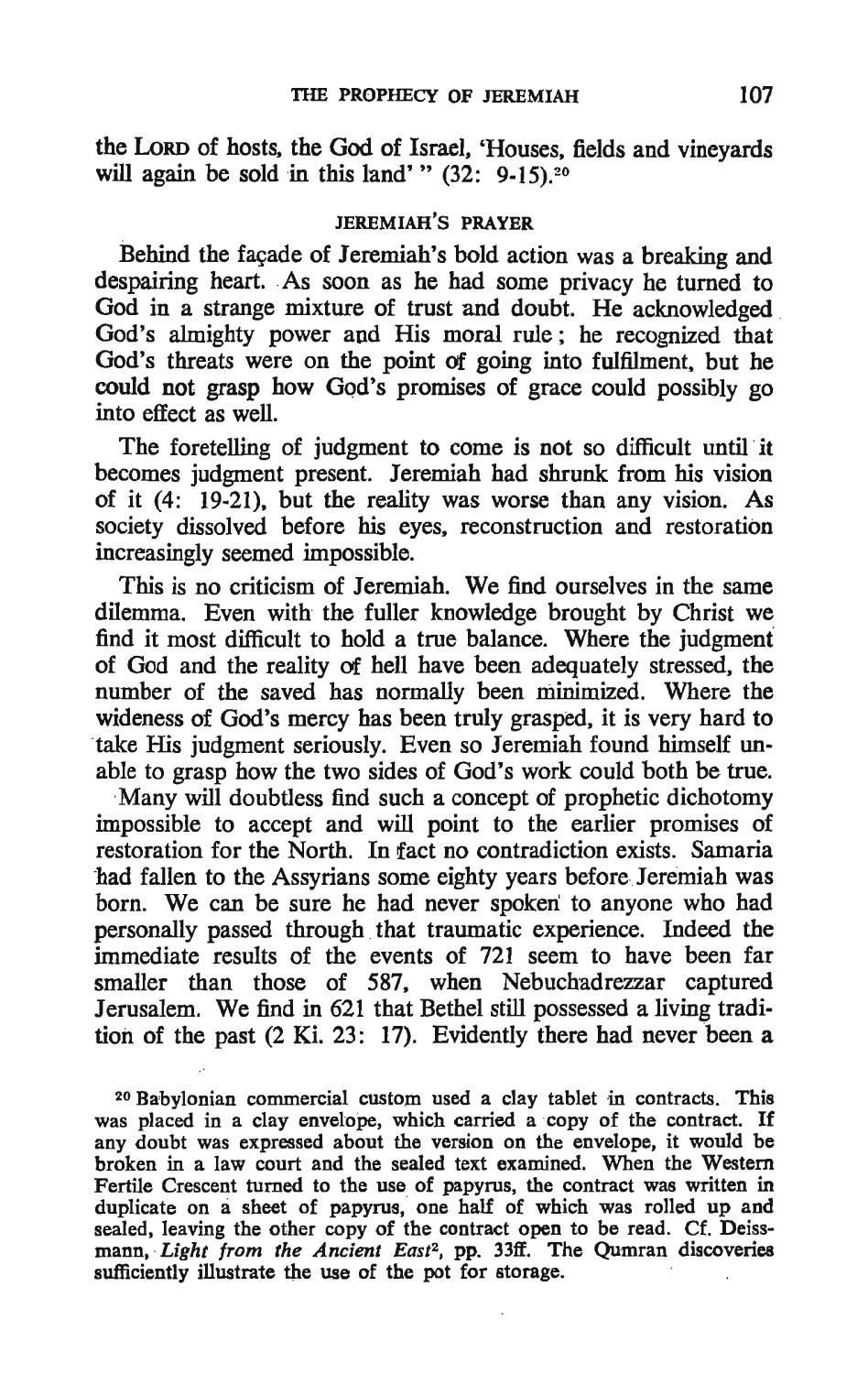complete break, and it is most unlikely that it was the only case of the kind. In other words, something had remained; on' which, 'humanly speaking, God could build.

Jeremiah was witnessing not only the collapse of his country but of ,'society itself. ,The stunned hopelessness of *Lamentations.*  though not written by him, gives some conception of his feelings, even though he could not have foreseen that the mad fanaticism of some of the survivors would snuff out the faint relics of national life the Babylonians had left. Archaeology has confirmed that virtually all organized life ceased in Judaea. Nor was Jeremiah really wrong. When reconstruction came, it was through the return of those deported to Babylonia, and their return was nothing less than a new Exodus. It might not be accompanied by the same miracles as the first, but it was made possible by as absolute an exercise of divine power in Babylonia as had once been shown in Egypt.

God's answer  $(32: 26-44)$ , confirmed by a second oracle  $(33:$ 1-13), is most interesting. In certain respects it is comparable to His replies to Job. In the first place He affirmed His power. "I am the LORD, the God of all flesh. Is anything so wonderful as to be beyond My control ?" (v. 27).<sup>21</sup> Then followed reaffirmations both of destruction and of restoration, both in the strongest possible terms. Jeremiah simply had to accept that God was competent to unite what seemed irreconcilables to the prophet. It is usually assumed that a later editor expanded both the picture of destruction by adding vv. 29b-35 and that of restoration by vv. 37-41. The argument is purely subjective, for there is no MSS support for any omissions. I grant without hesitation that the shortened text is in many ways neater. On the other hand the text as it stands makes it clear that there was no minimizing of Judah's sin, and that the restoration pre-supposed a miracle greater than restoration, *viz ..* a complete change of character on the part of the people. In addition the interpolator, had there been one, would probably have tried his hand in the parallel passage 33: 1-13. So 'there are no compelling reasons for doubting the genuineness of these verses.

The repetition in briefer form of God's answer in 33: 1-13 can reasonably be placed after Jeremiah's shattering experience in Malchijah's cistern  $(38: 6-13)$ , when he had been sent back to the court of the royal guard (38: 28). Physically he had been reduced to breaking point, and we can easily understand why the message should have been repeated under these circumstances.

<sup>&</sup>lt;sup>21</sup> This distinctly free translation is intended to bring out the force of the root  $pP$ .